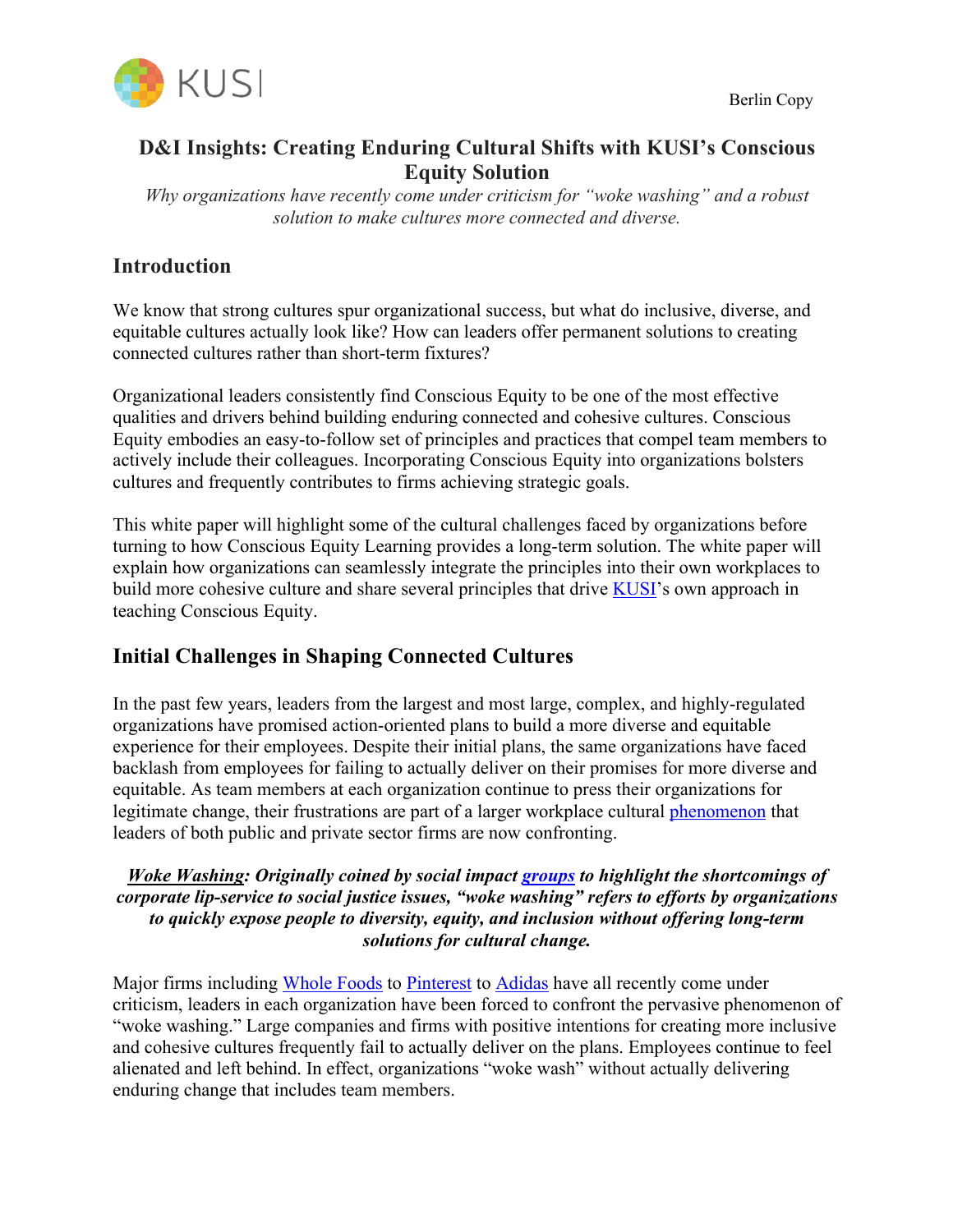

There are several reasons for the shortcomings and emergence of "woke washing." Creating large scale changes with a socioeconomically, racially, or ethnically diverse workforce is challenging to achieve in full effect when considering the broad swath of perspectives on large teams. After organizations deliver initial trainings, team members easily forget the positive reinforcements and new practices, instead reverting to old exclusive practices. When employees regress to what they know, they reinforce exclusionary practices and exacerbate the feeling of alienation and division on workplace teams.

## **Understanding Conscious Equity as a Solution**

Conscious Equity centers around two philosophies that compel employees to think about their role and actions in their workplace within the context of ongoing social and political issues. By embracing Conscious Equity, team members take on an active approach to building cohesive cultures.

#### Embracing External Pressures

The first philosophy relies on the idea of accepting external pressures. It is common in workplaces for employees to try keeping their political and social views completely outside of their work. This form of professionalism can be invaluable for productivity by keeping team members focused on tasks and promoting inclusion. Yet external pressures and ongoing news events inevitably permeate themselves into casual work conversations and organizational events.

## *Active Acceptance: Contemporary political issues permeate into workplace conversations. Conscious Equity calls upon employees to actively accept this dynamic.*

Ranging from chatting at a water cooler to company team-building events, employees' beliefs and views on political and social justice issues make their way into conversations and activities. Rather than ignoring, neglecting, or even denying this phenomenon, Conscious Equity encourages team members to actively embrace it. Conscious Equity does not ask employees to actively discuss politics and social justice issues as part of their work experience, but it calls upon them to actively accept external pressures as part of their workplace environment rather than pretending that they do not exist.

#### Active Inclusion

The second philosophy centers around active inclusion. By recognizing the external presence of political and social activism manifest themselves, team members can take active steps to avoid comments or jokes that could be seen by fellow employees as insulting or insensitive microaggressions, implicit bias, or unconscious bias. Being able to thoroughly understand, empathize, and react to employees' unspoken behaviors, mindsets, and social patterns enables both company leaders and employees to build more connected and inclusive cultures.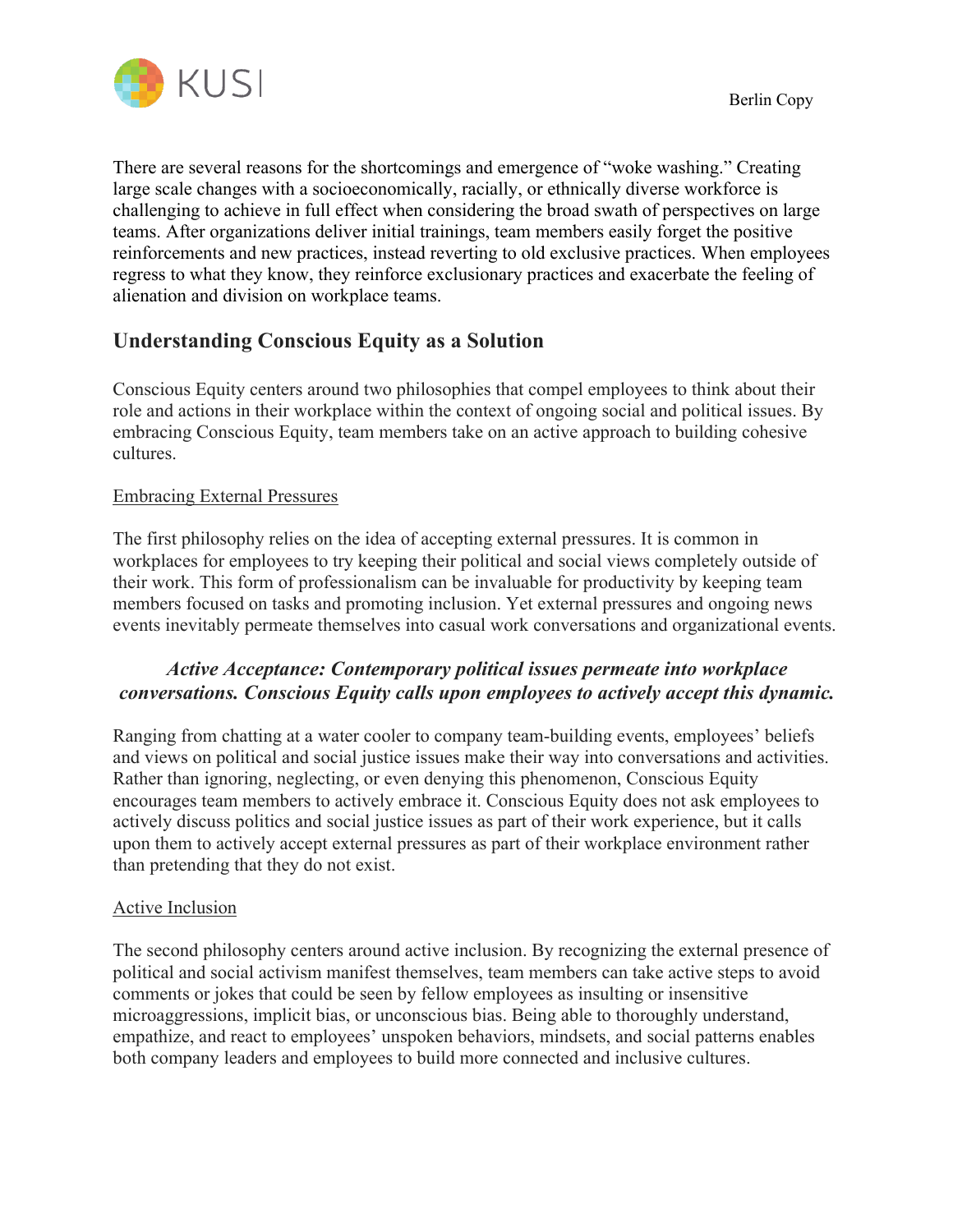## *Conscious Equity and Risk Mitigation: Organizations with Conscious Equity see higher employee satisfaction scores and fewer complaints to Human Resources.*

At its core, Conscious Equity is a risk mitigation strategy. If overlooked, organizations struggle when leadership is deaf to the diverse set of voices on their teams. By calling upon team members to actively accept their biases and beliefs rather than denying their role in casual workplace conversations, organizations generate more connected cultures, generate higher satisfaction rates among employees, and reduce the quantity of complaints to Human Resources.

# **Integrating Conscious Equity Into Organizations and Cultures**

Conscious Equity encourages teams to actively accept external pressures and become more actively inclusive, but how do these principles actually manifest in an organization's culture? There are both individual and collective strategies that organization leaders should embrace to incorporate Conscious Equity into their cultures.

#### Individual Strategies

On an individual level, executive management should actively seek to acquire and retain diverse talent. By placing emphasis on building diversity programs and promoting diverse talent from within, organizations effectively build teams that include multiple perspectives where the practices of active awareness and inclusion in Conscious Equity become the most realized. One recent studies from Harvard Business School confirmed that building diverse leadership on work teams increases social awareness across teams.

## *Key Insights: Teams incorporate Conscious Equity by acquiring and retaining diverse talent, and also creating events that are mindful of employee needs.*

Casual conversations in workplace environments are among the many opportunities where team members can actively practice Conscious Equity. For instance, if one employee accidentally says something that could be interpreted as a microaggression or insult, other team members should actively seek to invite the employee to learn more about ways to be inclusive.

#### Collective Strategies

On a collective level, organizations should strive to create team-building events that consider the diverse needs and values of team members. For example, company happy hour events do not need to exclusively revolve around drinking activities. Organizations can introduce alternative activities related to community service work or leisure to include different employee preferences without sacrificing team-building goals.

Each set of strategies present the many ways for organizations to build cohesive and connected cultures with the principles of Conscious Equity. As employees actively practice inclusion, adding Conscious Equity in workplace cultures creates enduring change. The valuable capital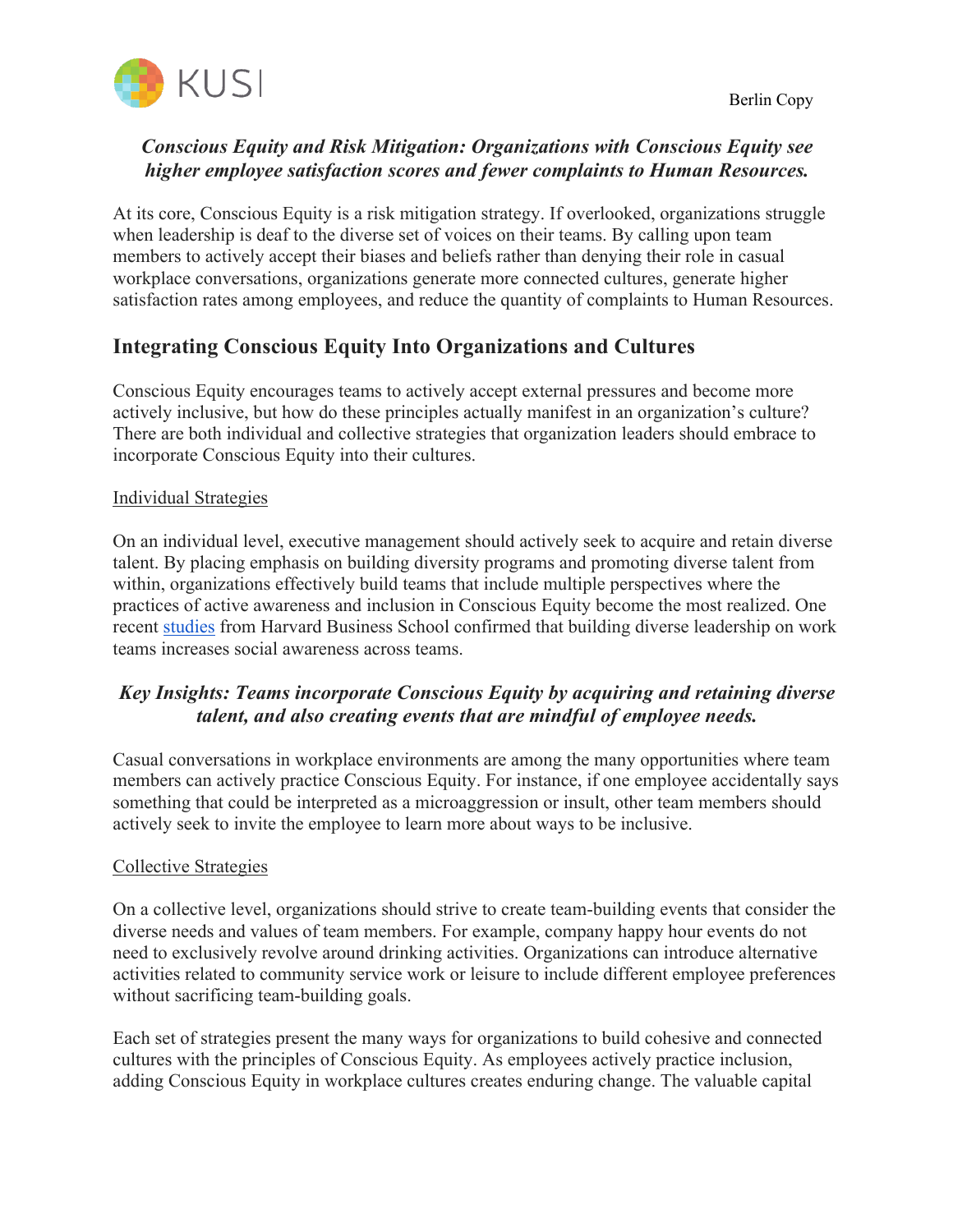

built by the principles of Conscious Equity can pay dividends that extend beyond positive culture outcomes into the strategic sphere.

### Conscious Equity Norms and the Ideal State

The philosophies of Conscious Equity appear frequently, and KUSI encourages leaders and team members of organizations to actively draw upon five principles that drive Conscious Equity

1. Emotional intelligence (EI)

Emotional Intelligence remains a fundamental component of Conscious Equity. Members of organizations should turn empathy and compassion into a communication strategy to support inclusive teams. Greater awareness of both the strengths and limitations of individual team members with emotional intelligence drives organizational change through both diverse and high-performing teams.

## 2. Systems Thinking

Conscious Equity functions most effectively when members of an organization embrace a Systems Thinking approach to communication. Leaning on principles in metacognition, systems thinking encourages employees to actively think about the multiplying impact of their communication. Together, systems thinking empowers employees to develops strategic intelligence to understand people, culture, and processes related to diversity, equity, and inclusion.

*Key Insight: Systems Thinking draws upon findings from Google's Project Aristotle that the psychological safety of team members fuels the highest performance from the group. Encouraging employees to actively prioritize the comfort of others allow teams in organizations to flourish while building a more connected culture.* 

3. Cultural Competence

Employees should be able to understand an organizational culture at both a local and global level. Appreciating how values manifest at both the individual and organizationwide level fosters more authentic and inclusive team practices.

4. Building a High-Performance Team

Leaders reinforce Conscious Equity by actively supporting the diversity of different cultures, ethnicities, races, and backgrounds within their organization. Employees actively support each other by adopting the "No One Left Behind" mantra and committing themselves to social, racial, and gender equity within the workplace.

5. Fostering a Connected Culture

Conscious Equity functions the most effectively when everyone is on the same page. When employees internalize a shared set of valuables, they uphold a consciously equitable and inclusive workplace.

# **Leveraging Conscious Equity to Achieve Organizational Efficiencies**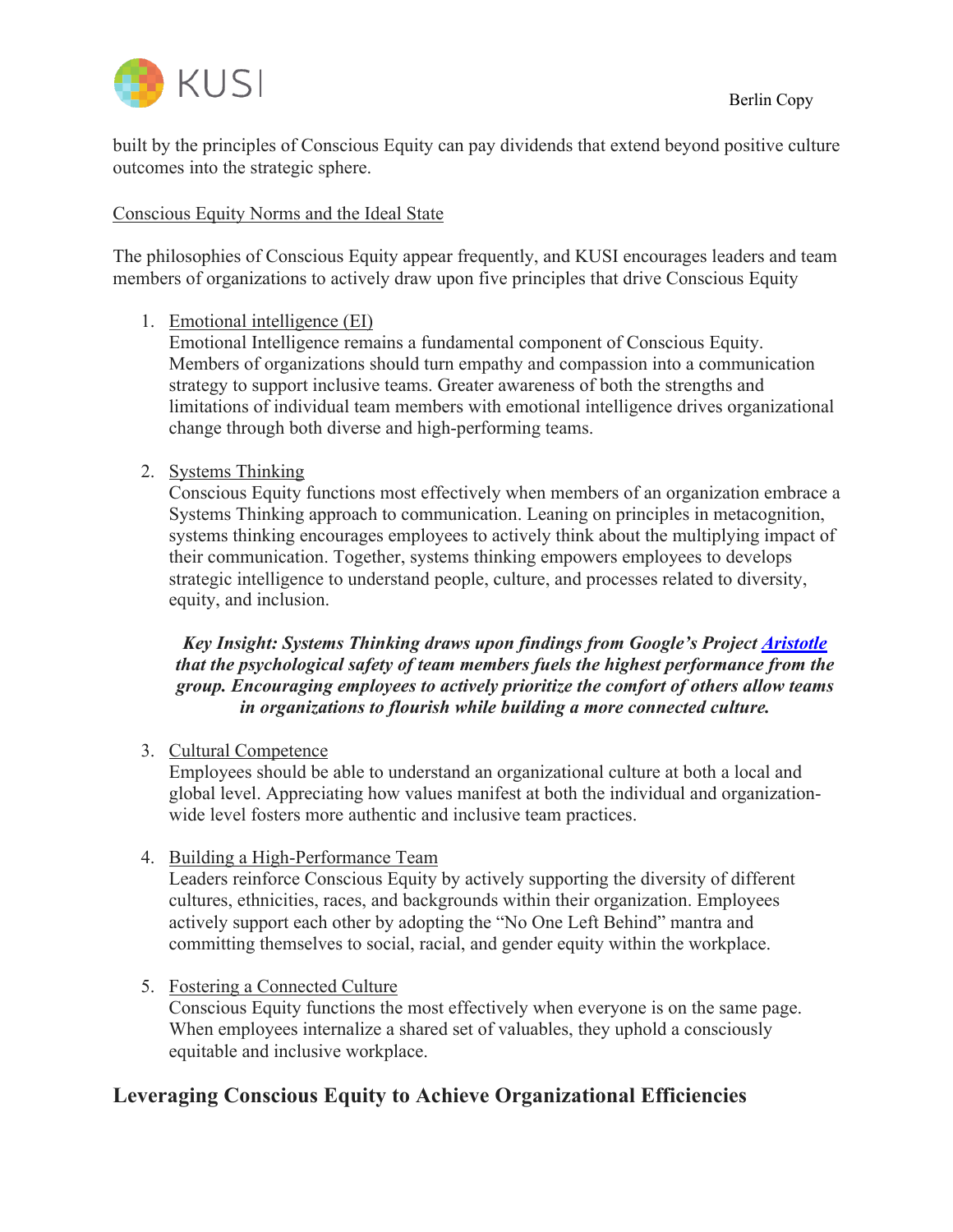The practices of Conscious Equity allow organizations to reach strategic goals. For firms seeking higher financial returns or hoping to emerge as industry leaders, there is compelling evidence that shows embracing strategies associated with Conscious Equity has a valuable effect. Conscious Equity principles like promoting diverse talent and assembling teams with multiple perspectives can help organizations increase competence and organizational performance.

Market research shows that organizations who actively incorporate the Conscious Equity principle of recruiting diverse talent perform well above their respective industry average. In an analysis of nearly 400 leading firms across the world, management consulting leader McKinsey & Company found in a recent study that companies ranking in the top quartile for racial and ethnic diversity are 35% more likely to have financial returns above respective domestic industry medians. Meanwhile, firms leading in gender diversity are 15% more likely to have financial returns above respective industry medians. Credit Suisse built on McKinsey's findings by analyzing the effects of gender equity, finding that large firms with at least one female director outperform peer groups with no women on the board by an average of 26%.

## *Key Takeaways: Recent studies find that incorporating Conscious Equity principles correlates with higher financial returns, industry growth, and better retention of human capital.*

McKinsey's findings even established a linear relationship between racial diversity and better financial performance. Each time a firm increased their racial or ethnic diversity on a senior executive team by 10%, they saw their earnings before interest and taxes (EBIT) rise nearly 1%. The correlation between better financial outcomes and diversity suggests the overwhelmingly positive role that Conscious Equity and its associated practices play in achieving exceptional organizational outcomes.

McKinsey and Credit Suisse's findings support the strategic value behind Conscious Equity. Diverse talent creates an environment that actively fosters original ideas enabling organizations to stand out from their peers. Elevating diverse talent and allowing for the convergence of different ideas spurs innovation. By valuing all voices and backgrounds, employees at firms that implement Conscious Equity become more invested in their work.

# **KUSI's Approach to Teaching Conscious Equity**

Promoting and upholding the principles of Conscious Equity may be easier to achieve with some employees and teams than others. Larger organizations frequently struggle to fully integrate Conscious Equity principles into the practices of each division and department. When teaching Conscious Equity to public and private sector organizations, KUSI actively designs curriculum and learning strategies to account for the challenges of large-scale implementation.

### Micro Learning Labs

KUSI development programs build around the values of accessibility and connection. When teaching the nuances of Conscious Equity, KUSI draws upon micro learning labs to help engage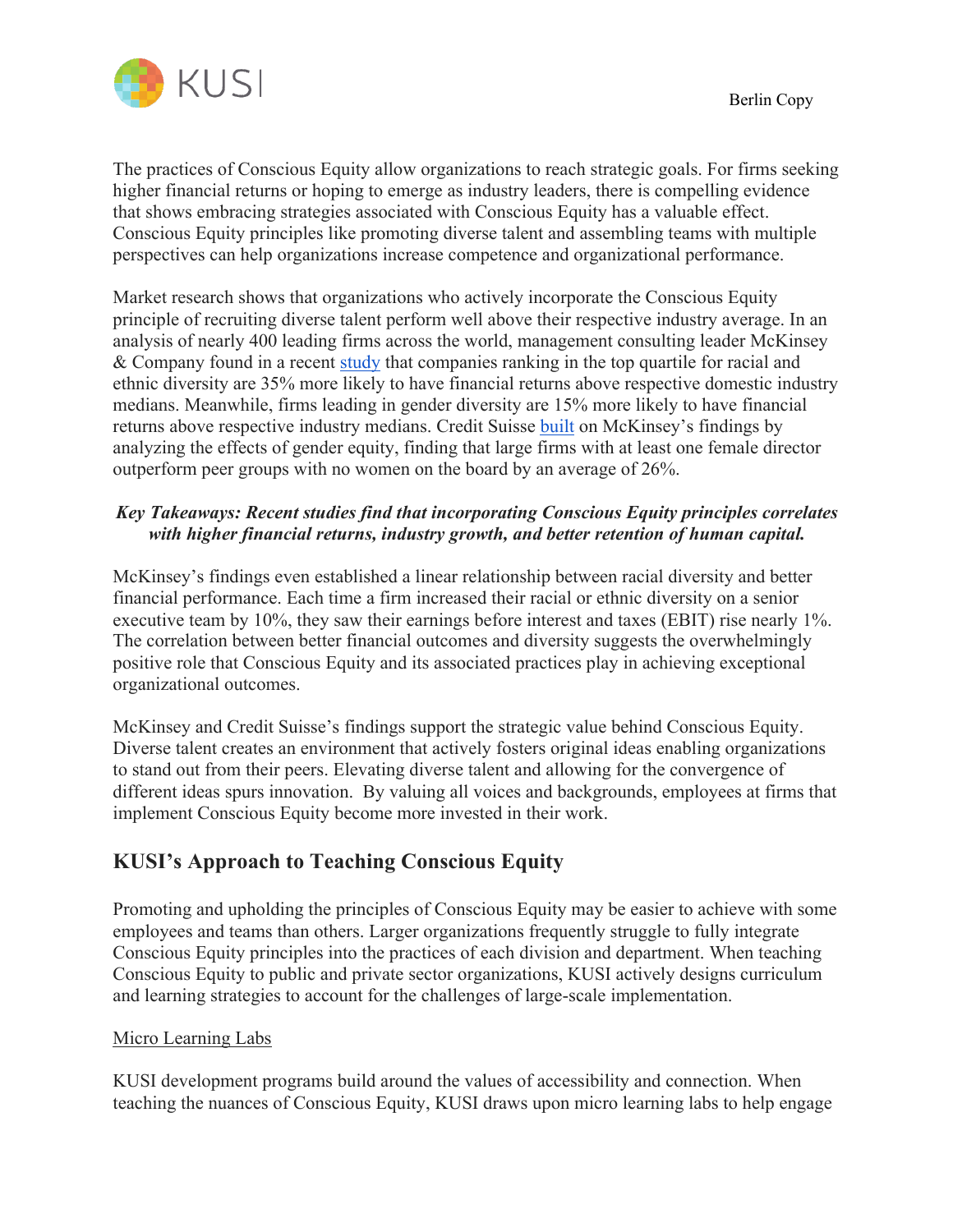

participants. Rather than passively disseminating Conscious Equity principles over lectures, KUSI puts them into practice with participants. In an interactive and virtual environment, KUSI creates experiential learning exercises that allow students across the world to connect and brainstorm with each other without leaving their desks. For larger organizations, micro learning highly personalizes the experience of learning about Conscious Equity.

#### Self-Paced Learning

Understanding Conscious Equity can be easier for some employees than others. For instance, recognizing implicit bias in an organization from the perspective of an entry-level employee may differ greatly from an executive. KUSI accounts for varying levels of familiarity and comfort by creating self-paced learning experiences, allowing for employees and students to digest information at their own speed. Organizations seeking to build Conscious Equity without losing productivity strongly benefit from the self-paced nature of KUSI learning.

## *The KUSI Difference: With decades of experience teaching Conscious Equity principles, KUSI designs customize courses accessible for any organization – especially those with diverse and larger personnel groupings with employees that have varying levels of experience.*

### Customized Instructor-Led Learning Labs

Conscious Equity embodies general principles, but the experience of actually putting the practices into effect can be easier for some organizations than others. When teaching the practices of Conscious Equity, KUSI builds learning development programs around such discrepancies by tailoring curriculums to the specific needs of firms and organizations. KUSI's customized approach allows instructors to diagnose specific problems and propose highly innovative and original solutions. With decades of experience and evidence-based learning strategies, KUSI's success in working with a broad range of industries the public and private sector allow instructors to offer personalized approaches for understanding Conscious Equity in different contexts.

## **The Bottom Line**

As organizations face criticism for offering well-meaning but often vacuous policies to promote diversity and inclusion, Conscious Equity provides an effective solution. Conscious Equity learning calls upon employees to actively embrace the complex and political world we live in while still maintaining professionalism. Greater cognizance of political and social issues allows the members of an organization to actively include and connect with each other rather than engaging in their own bubbles.

Conscious Equity draws upon emotional intelligence, systems thinking, and cultural competence to empower employees to drive organizational change. The practices of Conscious Equity encourage leaders to promote and retain diverse talent and create open spaces for employees to discuss complex contemporary social issues. Embracing the practices of Conscious Equity not